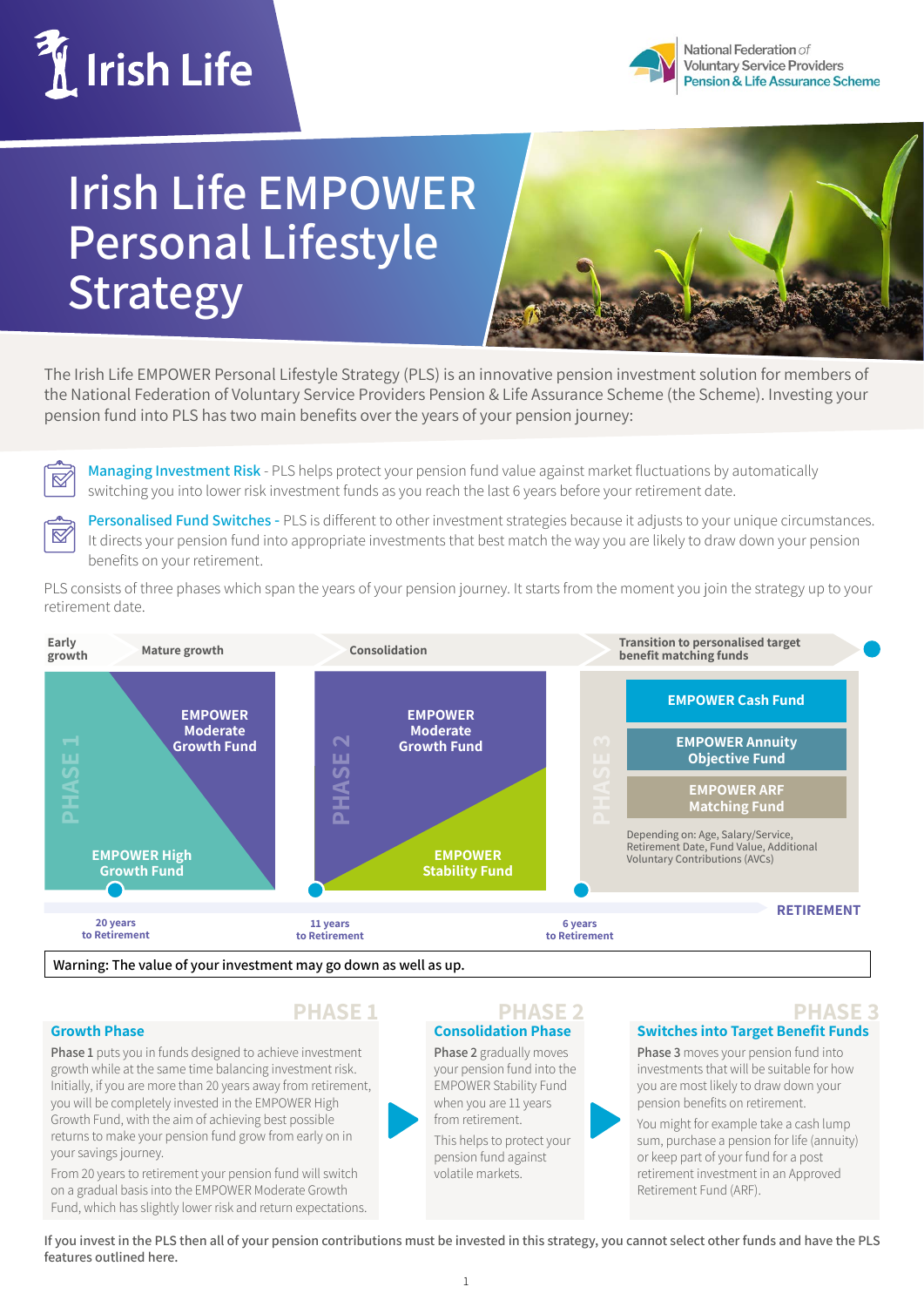## **Which investment funds are used in PLS?**



Irish Life are committed to ensuring PLS remains the optimum strategy for you. We therefore reserve the right to alter the mix of the assets and funds being used to underpin the strategy as required to ensure the strategy objectives are being met. We will communicate any such changes to the Scheme Trustees and Advisors where appropriate.

Details of these funds are available on www.irishlifecorporatebusiness.ie

The annual fund management charge for each fund used in PLS is 0.29% per year.

**Warning: The value of your investment may go down as well as up.**

**Warning: These funds may be affected by changes in currency exchange rates.**

**Warning: If you invest in this product you will not have any access to your money until you retire.**

**Warning: If you invest in this product you may lose some or all of the money you invest.**

Securities Lending: The assets in these funds (except the EMPOWER Cash Fund) may be used for the purposes of securities lending in order to earn an additional return for the fund. While securities lending increases the level of risk within the fund it also provides an opportunity to increase the investment return.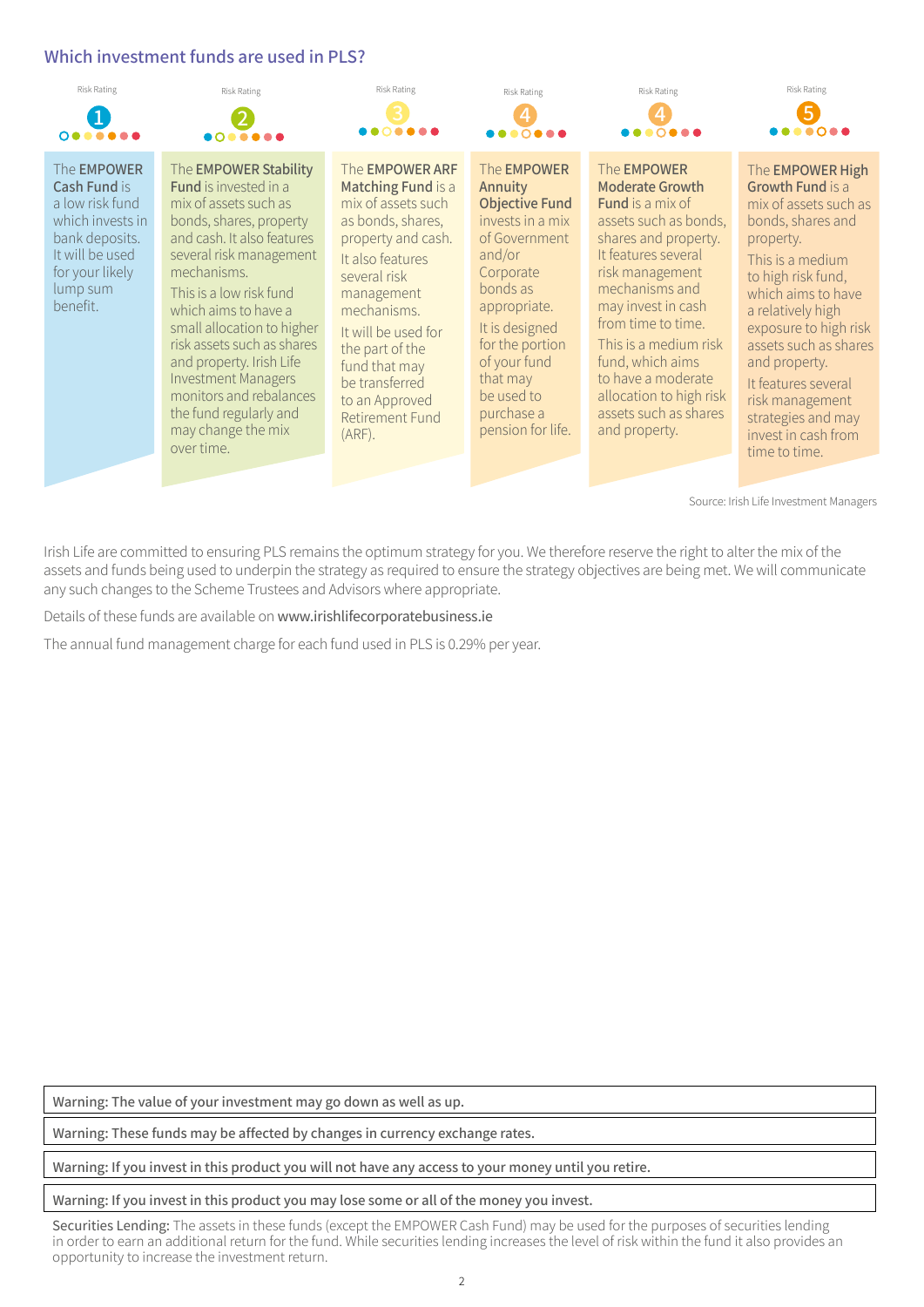# **How does the PLS strategy work in practice?**

Based on current Revenue pension rules your pension fund will be used to purchase one or more of the retirement benefits listed below. The level of benefits that you will be able to purchase will depend on a number of factors; the amount you are contributing into your pension fund, the age you started contributing, if you are paying Additional Voluntary Contributions (AVCs), investment performance and when you plan to retire.

| Priority               | $\bullet$                                                                                                                                                                                                                                                                                                                                                                                                                                                                                                                                                                                               | $\overline{\mathbf{2}}$                                                                                                                                                                                                                                                                                                                                                                                                                                                                                                                                                                                                                                                                                                                                                                                                                                                                                                                                                                                                                                                                                                                                                                                                                                                                                                                                                                                                                                                                                                                 |
|------------------------|---------------------------------------------------------------------------------------------------------------------------------------------------------------------------------------------------------------------------------------------------------------------------------------------------------------------------------------------------------------------------------------------------------------------------------------------------------------------------------------------------------------------------------------------------------------------------------------------------------|-----------------------------------------------------------------------------------------------------------------------------------------------------------------------------------------------------------------------------------------------------------------------------------------------------------------------------------------------------------------------------------------------------------------------------------------------------------------------------------------------------------------------------------------------------------------------------------------------------------------------------------------------------------------------------------------------------------------------------------------------------------------------------------------------------------------------------------------------------------------------------------------------------------------------------------------------------------------------------------------------------------------------------------------------------------------------------------------------------------------------------------------------------------------------------------------------------------------------------------------------------------------------------------------------------------------------------------------------------------------------------------------------------------------------------------------------------------------------------------------------------------------------------------------|
| Retirement Benefit     | Tax Free/Taxable Lump Sum*                                                                                                                                                                                                                                                                                                                                                                                                                                                                                                                                                                              | Other benefits                                                                                                                                                                                                                                                                                                                                                                                                                                                                                                                                                                                                                                                                                                                                                                                                                                                                                                                                                                                                                                                                                                                                                                                                                                                                                                                                                                                                                                                                                                                          |
| <b>Funding Targets</b> | We will target a cash lump sum<br>of either a maximum of 1.5 times<br>your final salary (subject to having<br>the relevant length of service, i.e.<br>20 years) or 25% of your pension<br>fund value, whichever cash lump<br>sum option is greater.<br>We will also place a cap of<br>€500,000 on this benefit. This<br>€500,000 cap is based on Revenue<br>limits and is made up of:<br>> A maximum lifetime limit tax-<br>free cash lump sum of €200,000<br>effective from December 2005.<br>> A taxable cash lump sum<br>of €300,000, subject to the<br>standard rate of tax (currently<br>$20\%$ ). | Depending on the type of cash lump sum you take when you retire, you have<br>three options when using up the balance of your pension fund.<br>You may use the balance of your fund to purchase a pension**, in certain<br>circumstances, you may purchase an Approved Retirement Fund (ARF)/or<br>Approved Minimum Retirement Fund (AMRF)*** or you may be entitled to take<br>the balance of your fund as taxable cash<br>a. If you are likely to opt for a tax free cash lump sum based on salary and<br>service, the balance of your pension fund built up through employer and<br>employee contributions will be directed towards the EMPOWER Annuity<br>Objective Fund (pension for life). However, any pension fund built up through<br>Additional Voluntary Contributions (AVCs) will be directed to the EMPOWER<br>ARF Matching Fund.<br>b. If you are likely to opt for a tax free lump sum based on taking 25% of your<br>pension fund then the balance of your pension fund will be directed towards<br>the EMPOWER ARF Matching Fund.<br>c. After you have taken your maximum allowable tax free lump sum and where<br>the balance of your pension fund at retirement is €30,000* or less, current<br>Revenue rules allow you to take the balance of your pension fund as taxable<br>cash. In this circumstance we will direct all of your pension fund to the<br>EMPOWER Cash Fund.<br>If you opt for the ARF at retirement you retain the flexibility as to how you wish to<br>secure your replacement retirement income. |

### **Please refer to your Investment Guide for further information on these choices such as PRSI and tax rates applicable.**

\*Under current Revenue rules where the balance of the pension fund is taken as cash, the payment is liable to income tax and the universal social charge. If you are under age 65, PRSI is also charged. The total of your retirement benefits from all sources must be taken into account for the purpose of calculating the €30,000 limit.

\*\*Any income you receive from an annuity/pension will be subject to income tax and Universal Social Charge (USC) when being paid.

\*\*\*Under Revenue rules an individual must have guaranteed lifetime income of €12,700 or an AMRF of €63,500 before an investment into an ARF is allowed. Money withdrawn from an ARF is subject to income tax, the Universal Social Charge (USC) and PRSI (PRSI is payable up to age 66). However, the Finance Bill 2021 has suggested changes to AMRFs and ARFs. Regulations will come into effect later in 2021 or early 2022. We will update you when these are passed into law.

#### **Warning: The value of your investment may go down as well as up.**

**Warning: These funds may be affected by changes in currency exchange rates.**

#### **Warning: If you invest in this product you will not have any access to your money until you retire.**

#### **Warning: If you invest in this product you may lose some or all of the money you invest.**

Securities Lending: The assets in these funds ( (except the EMPOWER Cash Fund)) may be used for the purposes of securities lending in order to earn an additional return for the fund. While securities lending increases the level of risk within the fund it also provides an opportunity to increase the investment return.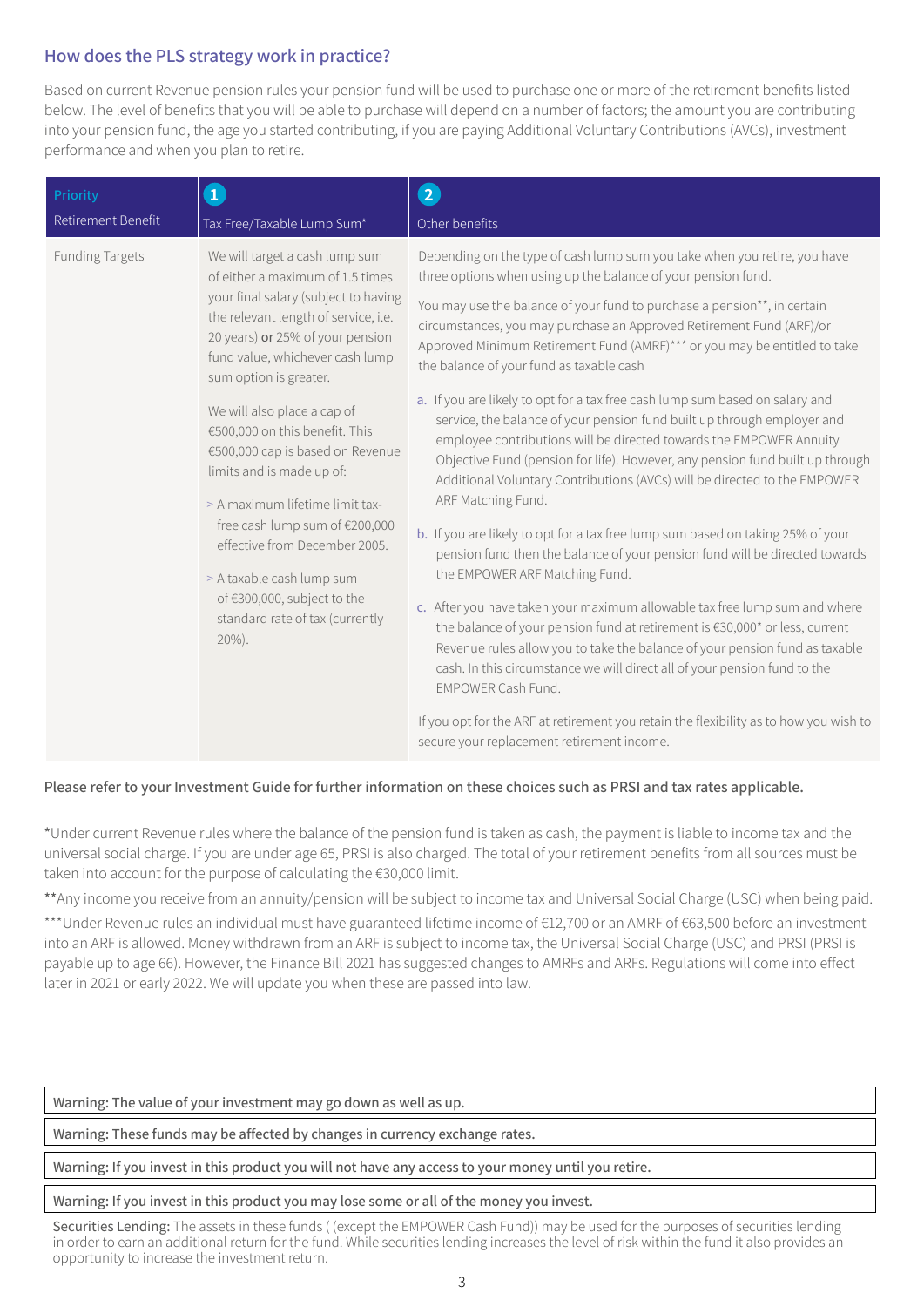# **How does PLS work for an individual member?**

If your retirement age is 65 you will be 100% invested in the EMPOWER High Growth Fund until you reach age 45. Between age 45 and 54 we will switch a small percentage, about 11% each year, of your accumulated pension fund to the EMPOWER Moderate Growth Fund so that at age 54 you will be 100% invested in the EMPOWER Moderate Growth Fund. From age 54 we will switch a small percentage, about 10% each year, of your accumulated pension fund into the EMPOWER Stability Fund. The switches take place on a monthly basis.

When you reach age 59 and you are 6 years away from retirement, 50% of your pension fund will be invested in the EMPOWER Moderate Growth Fund and 50% in the EMPOWER Stability Fund. During the 6 years before your retirement, your pension fund is then directed into target funds that best match how you are most likely to draw down your pension benefits at retirement. The following table gives an overview of the investment funds you will be invested in during your membership of the Pension Scheme.

|                            | Years to<br>Retirement | <b>EMPOWER High</b><br>Growth Fund | <b>EMPOWER Moderate</b><br>Growth Fund | <b>EMPOWER Stability</b><br>Fund | Target Benefit<br>Funds |
|----------------------------|------------------------|------------------------------------|----------------------------------------|----------------------------------|-------------------------|
| <b>Growth Phase</b>        |                        |                                    |                                        |                                  |                         |
| Early Growth               | Up to 20               | 100%                               | $0\%$                                  | $0\%$                            | $0\%$                   |
| Mature Growth              | Up to 11               | $0\%$                              | 100%                                   | $0\%$                            | $0\%$                   |
|                            |                        |                                    |                                        |                                  |                         |
| <b>Consolidation Phase</b> | $\sqrt{6}$             | $0\%$                              | 50%                                    | 50%                              | $0\%$                   |
|                            |                        |                                    |                                        |                                  |                         |
| Switches into Target       | 5                      | $0\%$                              | 40%                                    | 40%                              | 20%                     |
| <b>Benefit Funds</b>       | $\overline{4}$         | $0\%$                              | 30%                                    | 30%                              | 40%                     |
|                            | 3                      | $0\%$                              | 20%                                    | 20%                              | 60%                     |
|                            | $\overline{2}$         | $0\%$                              | 10%                                    | 10%                              | 80%                     |
|                            | $\mathbf{1}$           | $0\%$                              | $0\%$                                  | $0\%$                            | 100%                    |
|                            | $\overline{0}$         | $0\%$                              | $0\%$                                  | $0\%$                            | 100%                    |

This graph shows the funds a member may be invested in throughout their time saving for retirement.



**Warning: The value of your investment may go down as well as up. Warning: These funds may be affected by changes in currency exchange rates. Warning: If you invest in this product you will not have any access to your money until you retire.**

#### **Warning: If you invest in this product you may lose some or all of the money you invest.**

Securities Lending: The assets in these funds ( (except the EMPOWER Cash Fund)) may be used for the purposes of securities lending in order to earn an additional return for the fund. While securities lending increases the level of risk within the fund it also provides an opportunity to increase the investment return.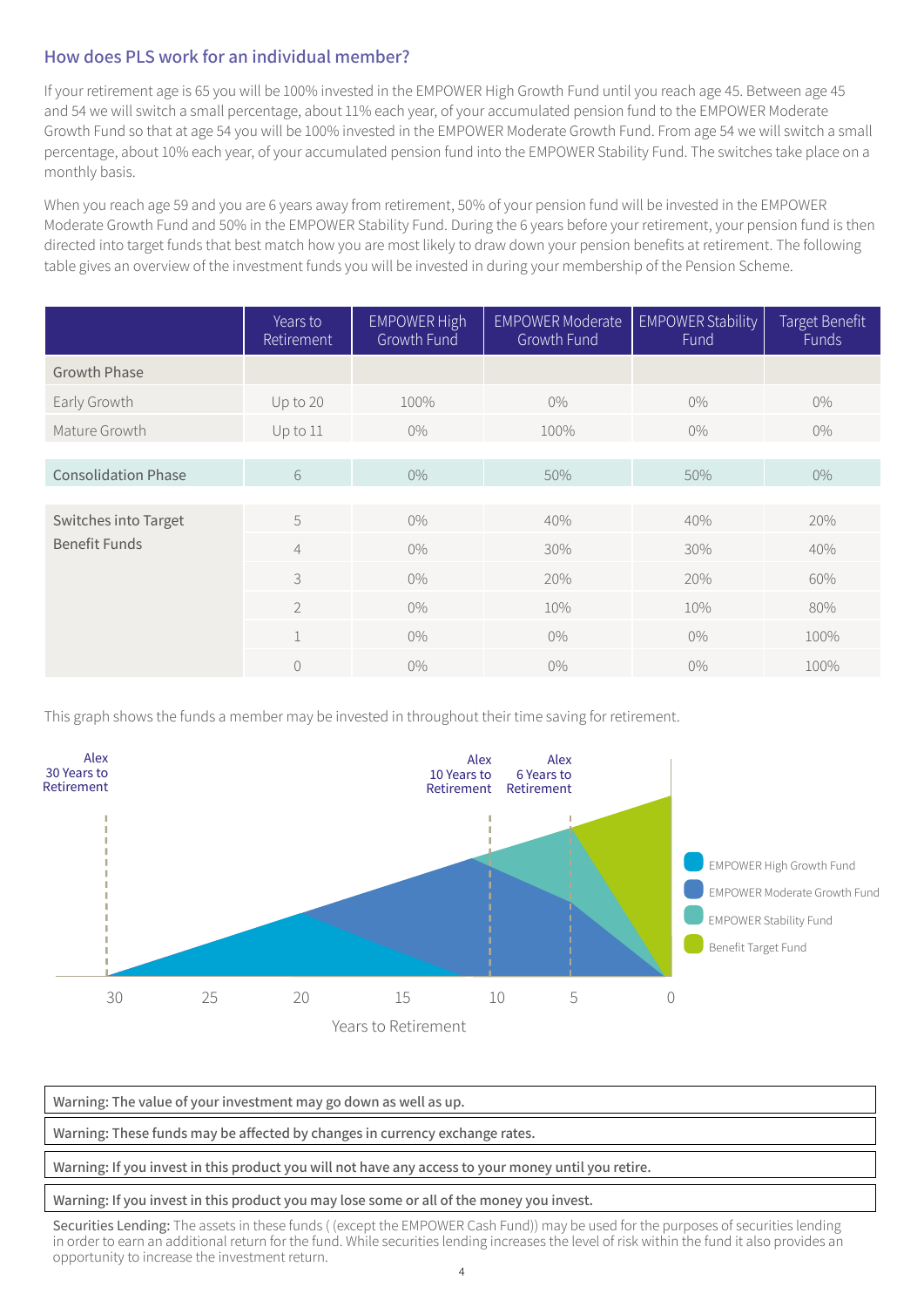| PHASE 1-<br><b>Growth Phase</b>              |      | PHASE 1-<br><b>Growth Phase</b>                     |     | Phase 2 -<br><b>Consolidation Phase</b>              |     | Phase 2 -<br><b>Consolidation Phase</b>                    |     |
|----------------------------------------------|------|-----------------------------------------------------|-----|------------------------------------------------------|-----|------------------------------------------------------------|-----|
| Alex<br>Age 35<br>30 years<br>to retirement. |      | ????<br>Alex<br>Age 46<br>19 years<br>to retirement |     | 1.1.1<br>Alex<br>Age 55<br>10 years<br>to retirement |     | <b>?????</b><br>Alex<br>Age 59<br>6 years<br>to retirement |     |
| Investment                                   |      | Investment                                          |     | Investment                                           |     | Investment                                                 |     |
| <b>EMPOWER High</b><br>Growth Fund           | 100% | <b>EMPOWER High</b><br>Growth Fund                  | 89% | <b>EMPOWER Moderate</b><br>Growth Fund               | 90% | <b>EMPOWER Moderate</b><br>Growth Fund                     | 50% |
|                                              |      | <b>EMPOWER Moderate</b><br>Growth Fund              | 11% | <b>EMPOWER Stability</b><br>Fund                     | 10% | <b>EMPOWER Stability</b><br>Fund                           | 50% |

### **PHASE 3 - SWITCHES INTO TARGET BENEFIT FUNDS**

Phase 3 is the phase when PLS tries to match your personal circumstances. PLS recognises that everyone is unique and will retire on a different salary, service length, fund size and may or may not have made AVCs.

Based on your personal details submitted to Irish Life, over the last six years prior to your retirement PLS will switch your pension fund into one, two or three different funds that best match how you are most likely to draw down your pension benefits on your retirement. When our sample member Alex comes to retirement, he could have a number of different options on how to take his pension benefits.

| <b>Retirement option</b>                          | <b>Retirement option</b>                                                                                                                                                   | Retirement option                                                                                            |  |
|---------------------------------------------------|----------------------------------------------------------------------------------------------------------------------------------------------------------------------------|--------------------------------------------------------------------------------------------------------------|--|
| Tax-free lump sum based on salary and<br>service. | Tax-free lump sum based on salary and<br>service. The balance of the fund must be<br>used to purchase a lifetime pension with<br>any AVC savings used to invest in an ARF. | Tax-free lump sum of 25% of the fund and<br>balance may be invested in an ARF for<br>future flexible income. |  |
| Alex<br>retires<br>age<br>65                      | Alex<br>retires<br>age<br>65                                                                                                                                               | <br>Alex<br>retires<br>age<br>65                                                                             |  |
| Fund Switch - 1 Fund                              | Fund Switch - 3 Funds                                                                                                                                                      | <b>Fund Switch - 2 Funds</b>                                                                                 |  |
| <b>EMPOWER Cash Fund</b>                          | <b>EMPOWER Cash Fund</b>                                                                                                                                                   | <b>EMPOWER Cash Fund</b>                                                                                     |  |
|                                                   | <b>EMPOWER Annuity Objective Fund</b>                                                                                                                                      | <b>EMPOWER ARF Matching Fund</b>                                                                             |  |
|                                                   | <b>EMPOWER ARF Matching Fund</b>                                                                                                                                           |                                                                                                              |  |

All the above examples are for illustration purposes only. Revenue limits will apply to all retirement benefits. Where a members optimum Cash Lump Sum is 25% of the total fund value the PLS Strategy will direct the member's retirement savings into a combination of EMPOWER Cash and EMPOWER ARF Matching Funds only.

**Warning: The value of your investment may go down as well as up.**

**Warning: These funds may be affected by changes in currency exchange rates.**

**Warning: If you invest in this product you will not have any access to your money until you retire.**

**Warning: If you invest in this product you may lose some or all of the money you invest.**

Securities Lending: The assets in these funds ((except the EMPOWER Cash Fund)) may be used for the purposes of securities lending in order to earn an additional return for the fund. While securities lending increases the level of risk within the fund it also provides an opportunity to increase the investment return.